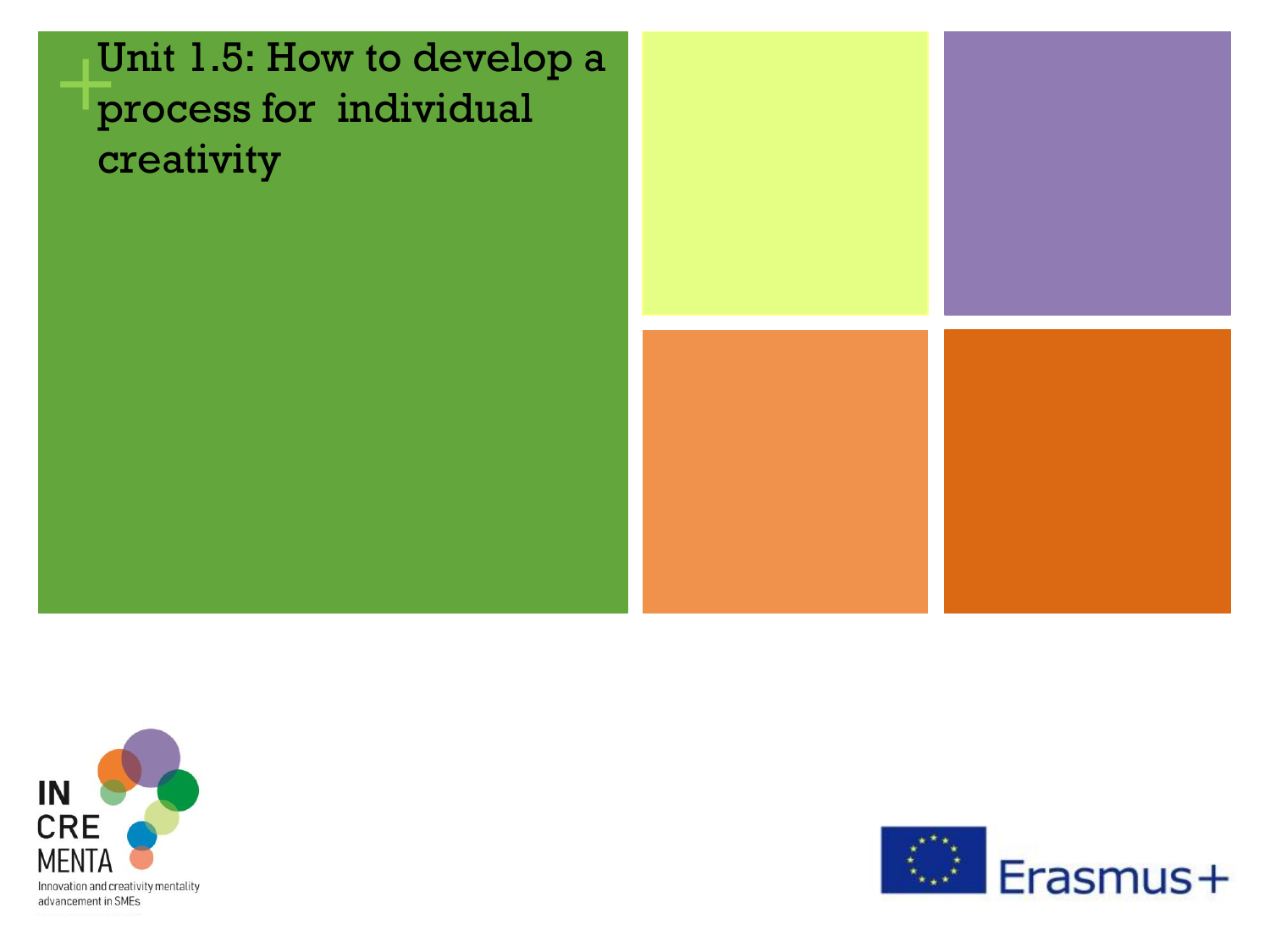

Innovation and creativity mentality advancement in SMEs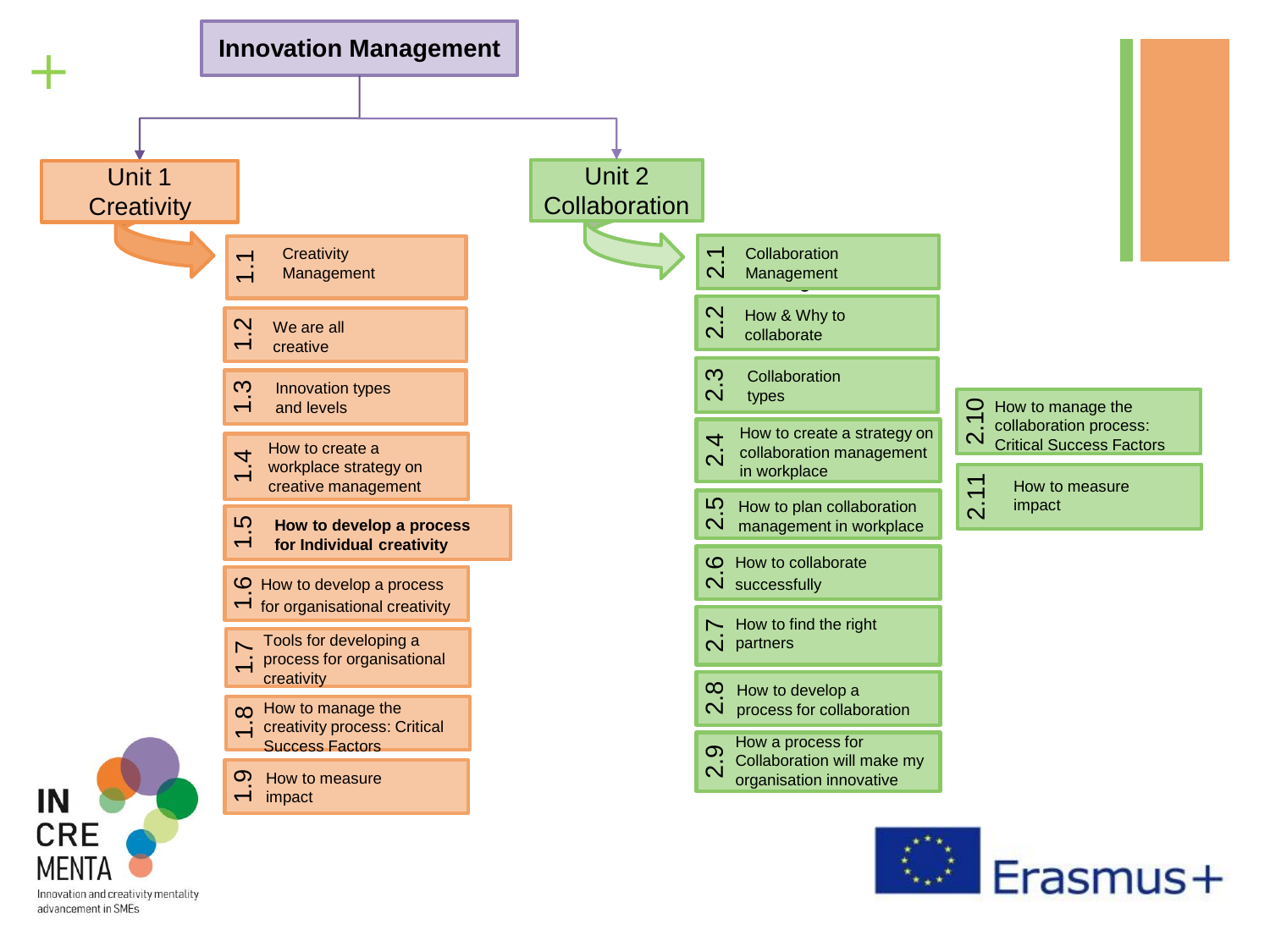# **+**Individual creativity

This unit is dedicated to individual creativity. It will help you better understand how to nurture your creativity and what steps to follow in the process.

## Aims:

- Present the six-step process of individual creativity
- Show techniques and tools for creativity of individuals

## Learning Outcomes:

- The learner should know the process for individual creativity
- The learner should be able to design the steps of individual creativity process

IN

CRE

Innovation and creativity mentality advancement in SMEs

• Enhanced individual creativty



Erasmus+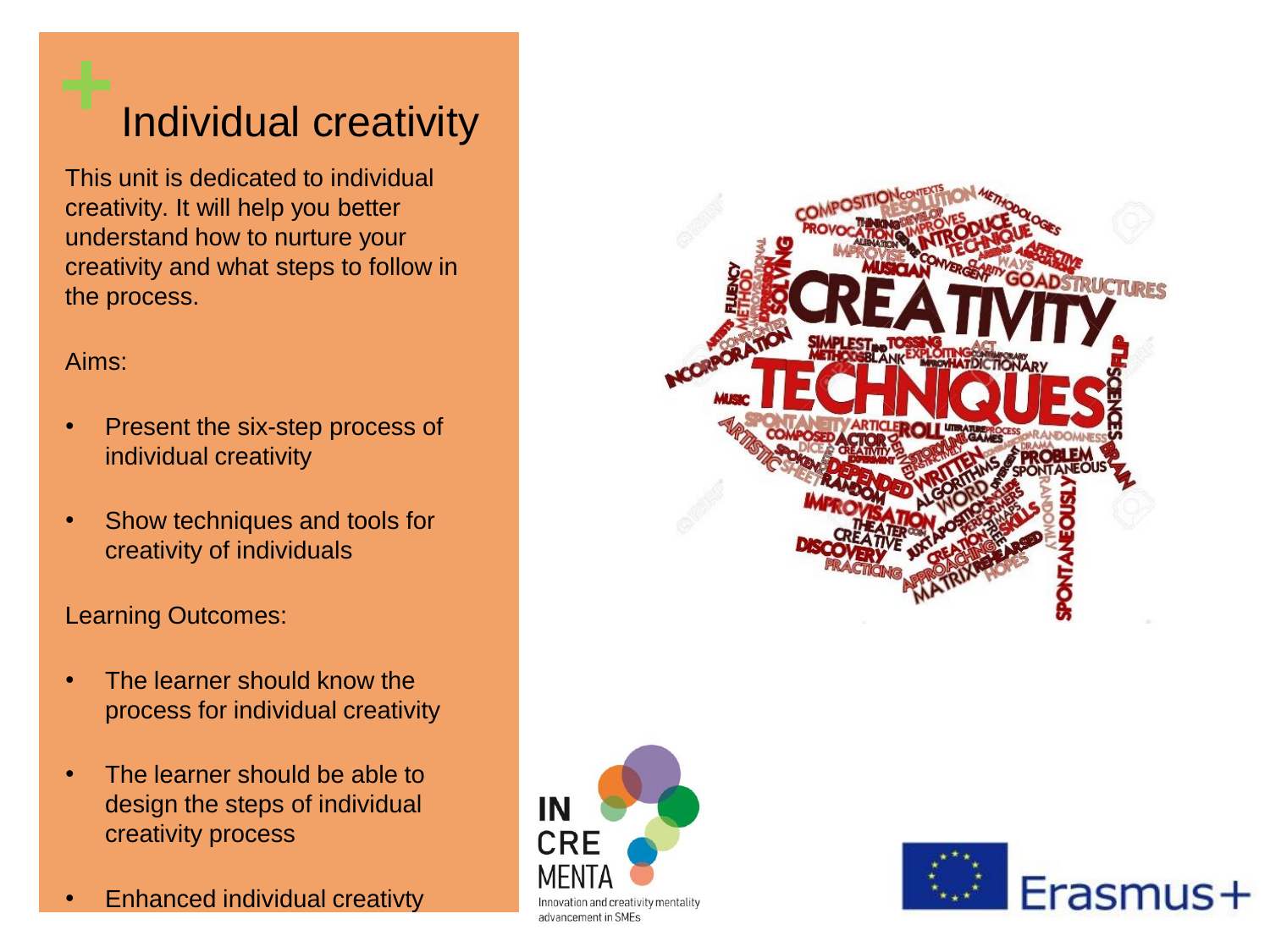# What is the process of individual creativity?

*Six phases of creative process for individuals* 





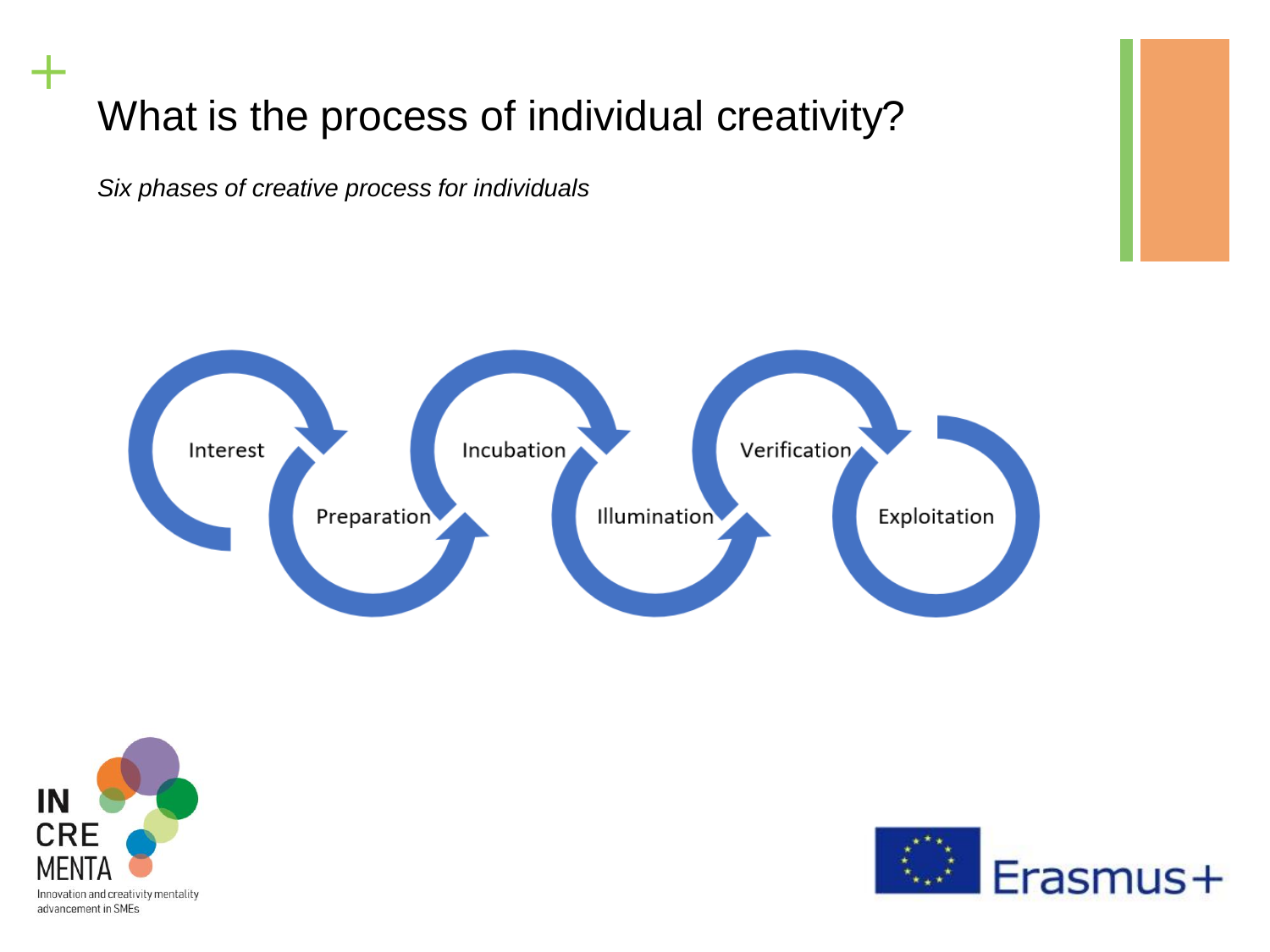# What is the process of individual creativity?

*Six phases of creative process for individuals* 



When you scan your environment for opportunities or solutions

When you identify a problem, collect information, plan

When you use intuition to think about things, maybe for a long time

When the idea or solution finally comes together in "the 'eureka' moment

When you revise and validate the idea and may go back through earlier stages

When you logically try to use the idea for advantage.



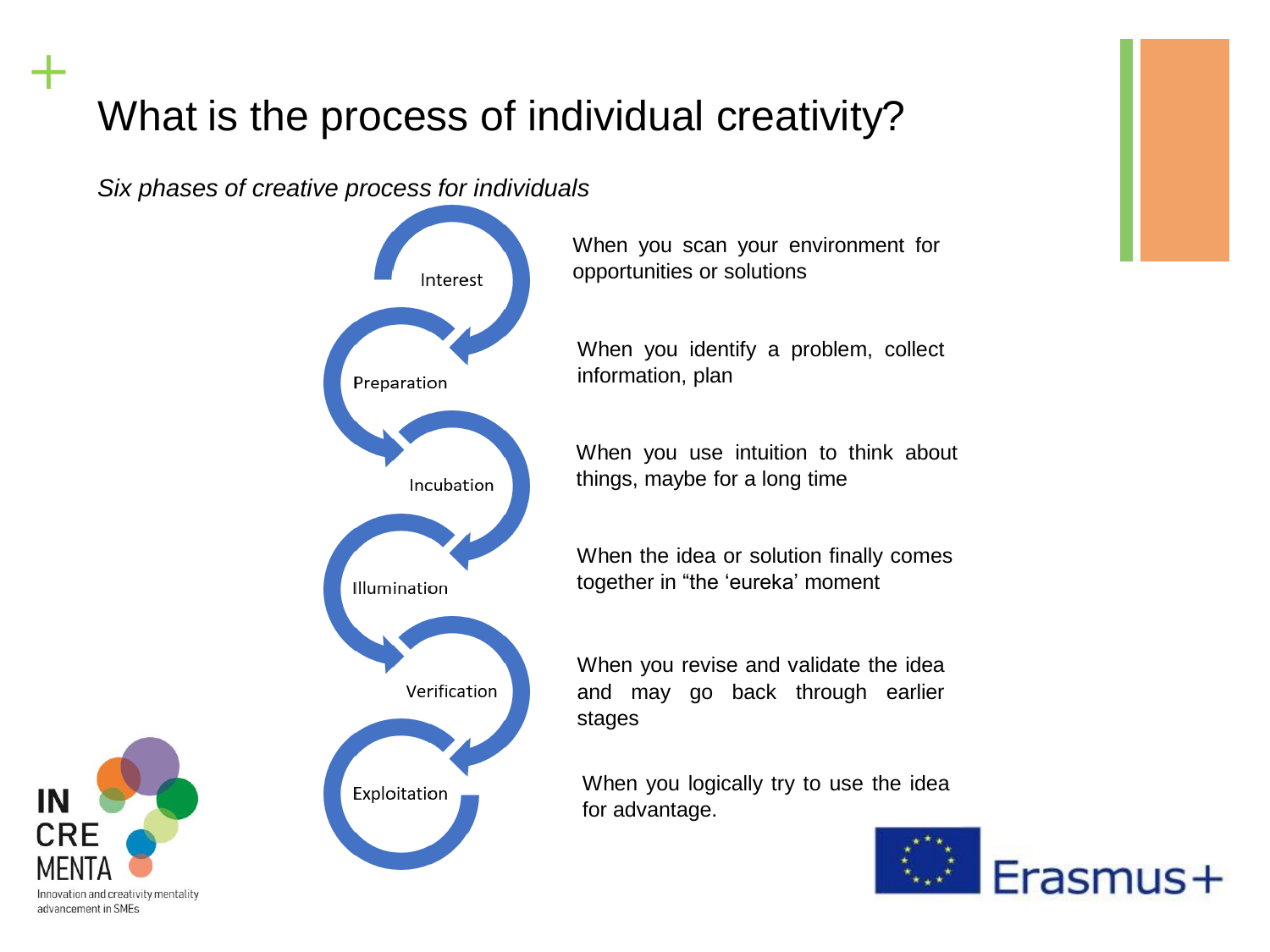**+** Intuitively we follow the creativity process and there are many techniques that guide and support it

**Circle of Opportunity**





**Force Field Analysis**

# **Mind mapping** lind Ma

**Future perfect**

**Brainstorming**





**Fresh View**



Innovation and creativity mentality advancement in SMEs

IN

**CRE**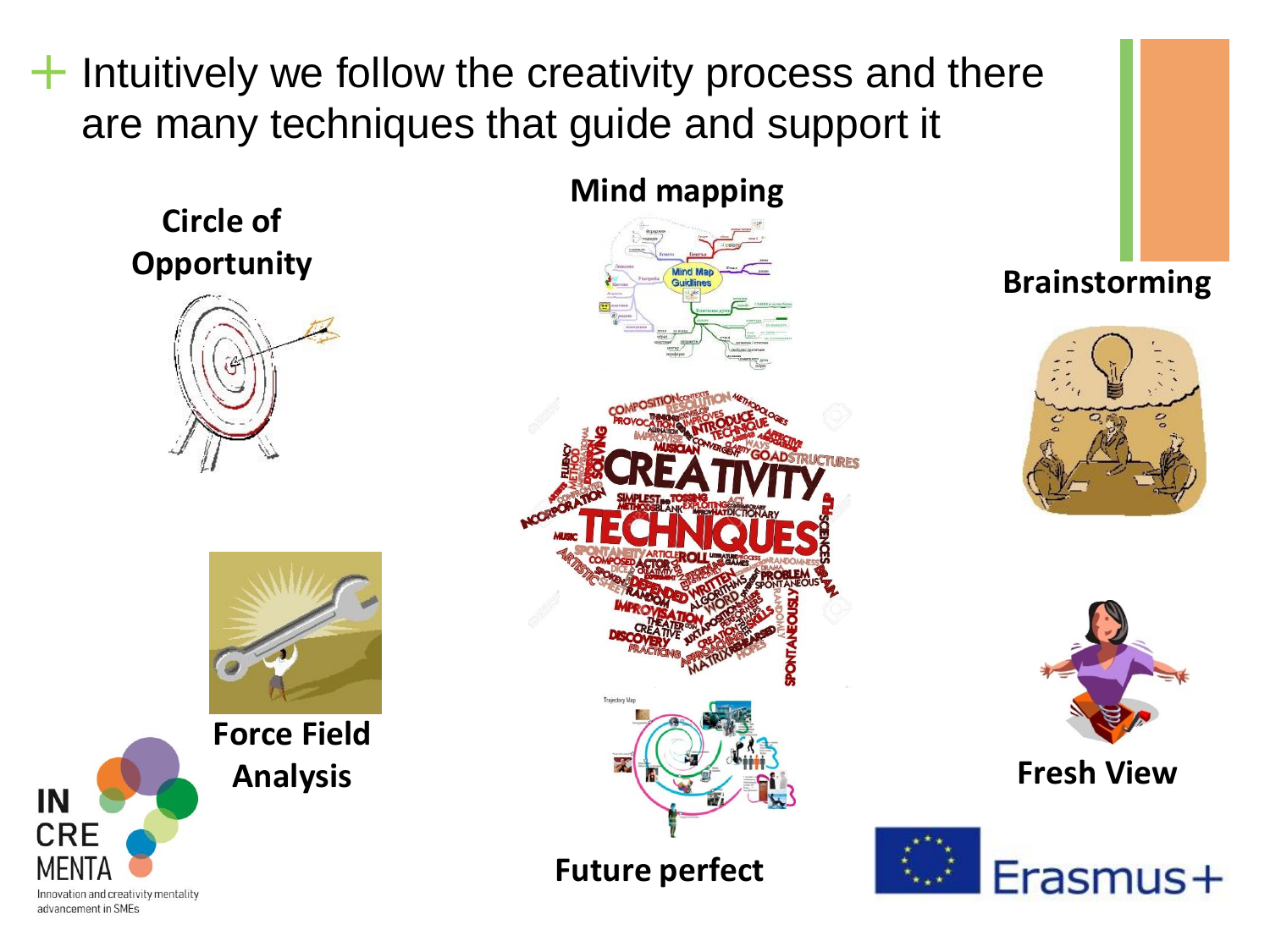# Creativity techniques

## **Mindmapping**

**+**



Thinking about your daily life can you identify a change that has enhanced either a product or service that you use in the last 2 years? An example may be the introduction of an electronic ticketing system for public transport, or the introduction of touch and go payments using your debit card.

Each person in your group needs to identify at least one product or service then you should answer the following questions. Finally create a mindmap that shows the relationship between your answers.

•What is the change?

•Who does it impact on (everyone, only people who use the product or service)?

•What are the wider implications of the change (who may be indirectly affected)?

•Has everyone benefited from the change and why?

Duration of the Activity: 10 minutes



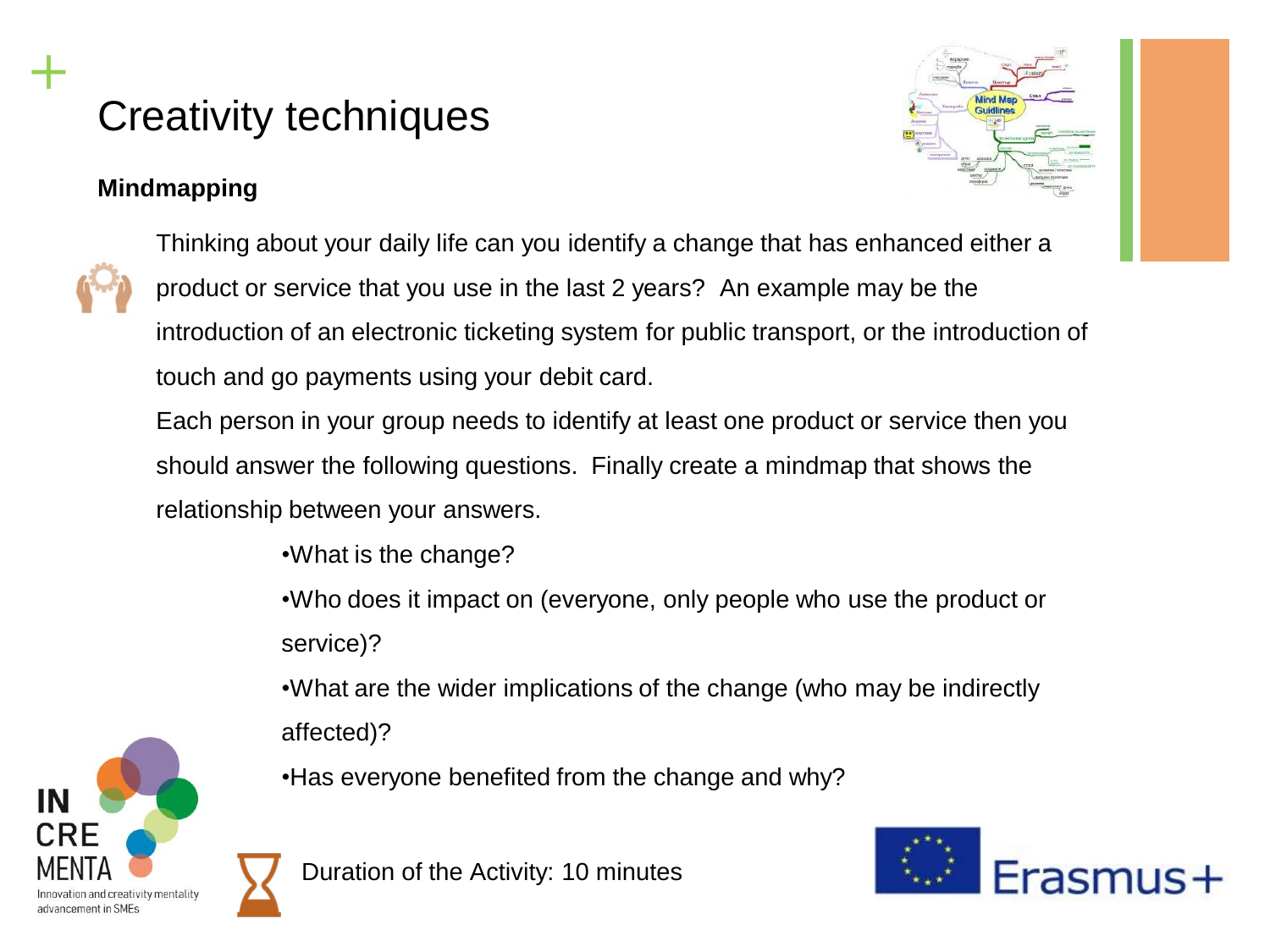## Creativity techniques: Fresh view Case study

An executive of a major hotel chain was conversing casually with his garbage man about the motel business when the garbage man said: "If I were you, I would sell pizza in my motels. You can't believe the number of pizza boxes we pick up in the trash at motels and hotels."

**=>** The executive installed pizza ovens in his chain with great results. Once the garbage man said "pizza", the executive realized that he was missing out on a big market.



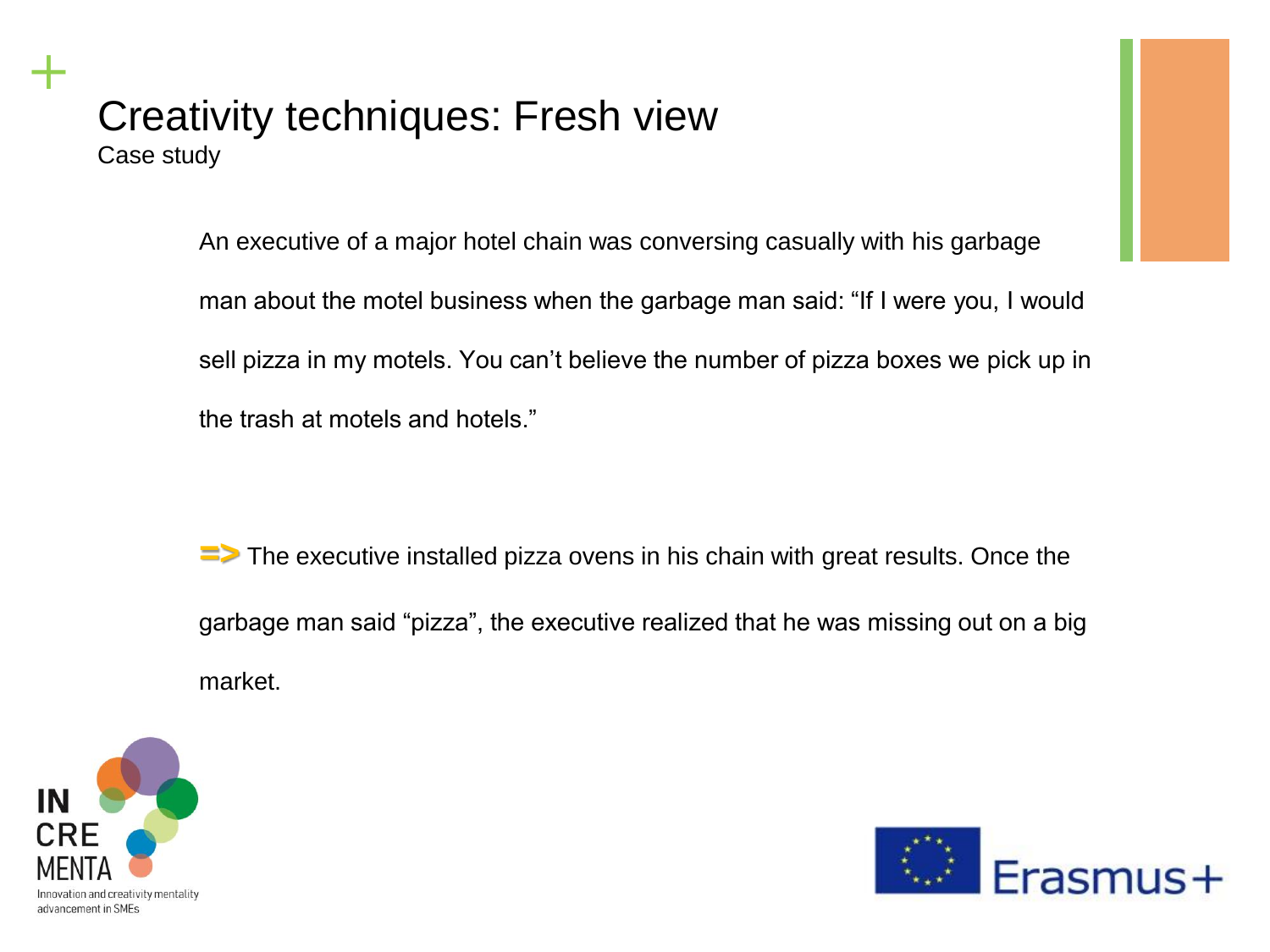How can we develop individual creativity

People differ in their level of creativity as well as in the manner in which they express their creativity.

- To begin a creative process, every individual and every company needs motivation.  $\Rightarrow$
- Creativity is "not just a natural talent; it is also a skill that everyone can develop and learn.
	- Once you are motivated, your **curiosity** follows, and along with it comes **fear**.
	- Curiosity opens the door for new challenges and make discoveries
- Very often people don't go further in their explorations
	- This is one of the main barriers to be overcome when developing individual creativity



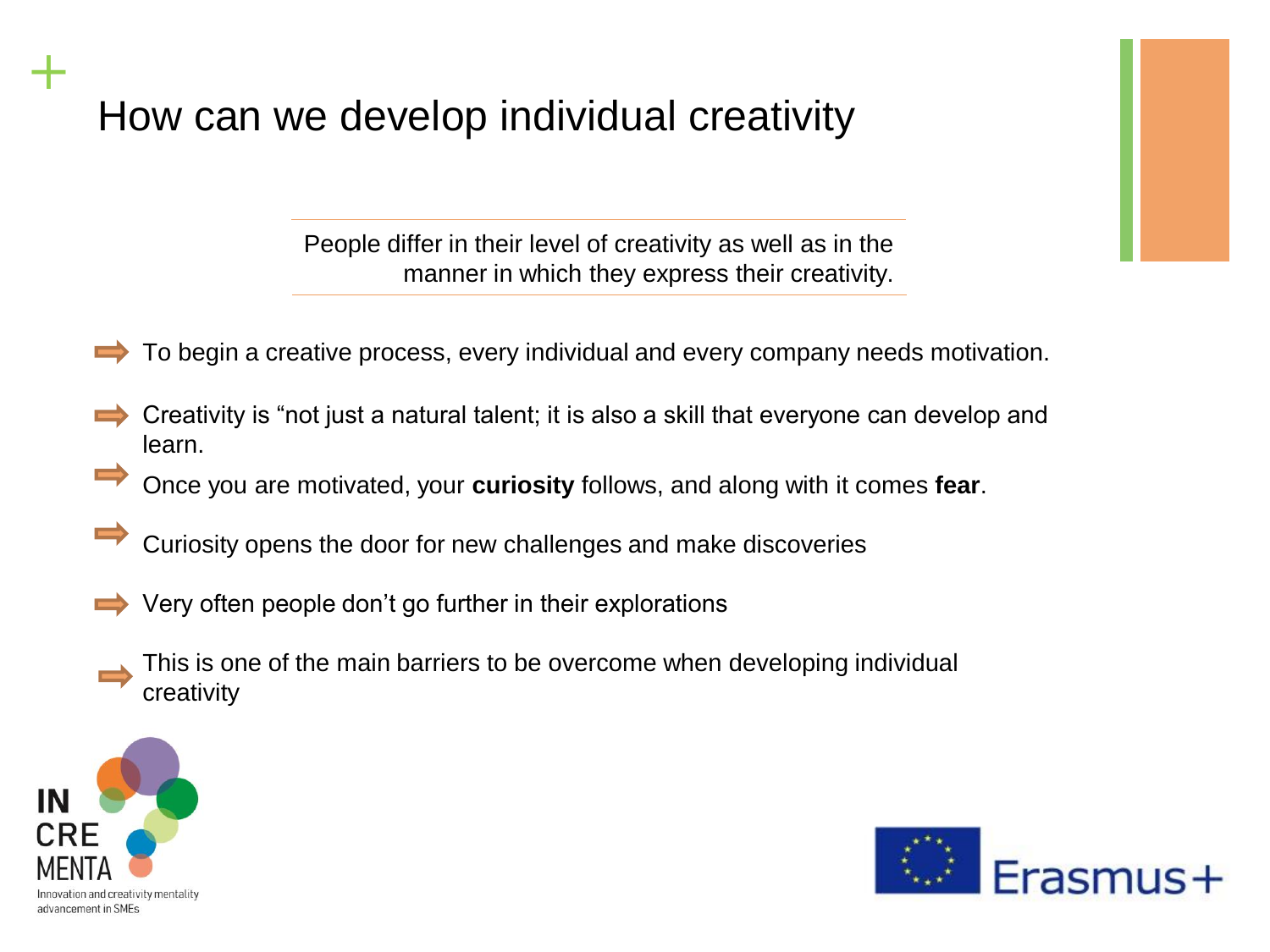The surprising habits of creative thinkers Where good ideas come from